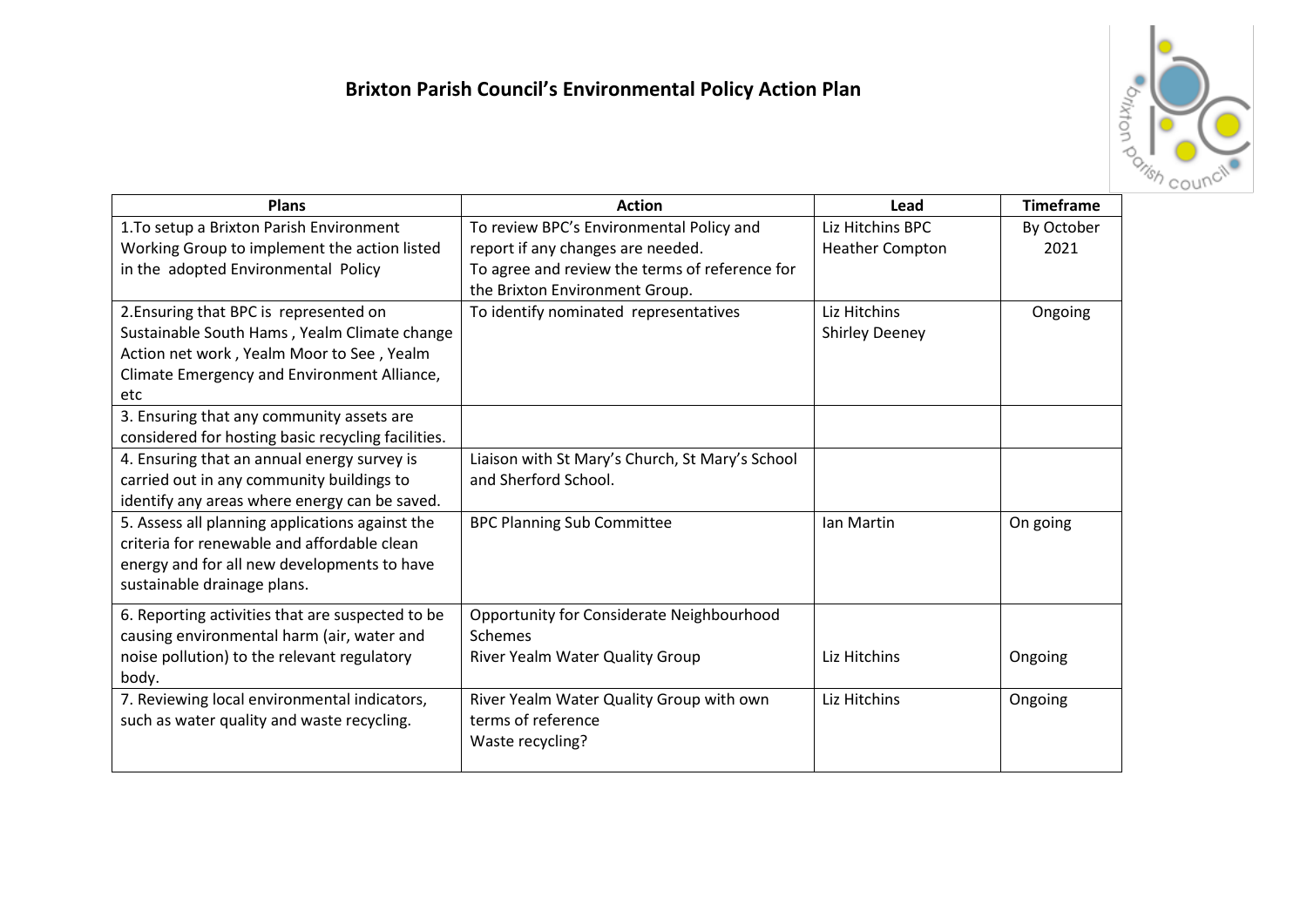| 8. Becoming a Surfers Against Sewage Plastic      | Art Projects at St. Marys School and Sherford   | Joe Parish Liz Hitchins   | Delayed due   |
|---------------------------------------------------|-------------------------------------------------|---------------------------|---------------|
| Free Community, by encouraging our plastic        | School.                                         |                           | to COVID 19   |
| free allies (local businesses, Brixton St. Marys  |                                                 |                           | <b>Starts</b> |
| School and the community as a whole) to avoid     |                                                 |                           | September     |
| using single use plastic and reduce their         |                                                 |                           | 2021          |
| consumption of other plastics and ensuring it is  |                                                 |                           |               |
| disposed of responsibly.                          |                                                 |                           |               |
| 9. Continuing to spread the sense of pride in     | Monthly sweeps restarted July 1st 2021          | Liz Hitchins              | Ongoing       |
| our community by organising monthly village       | subject to COVID -19 regulations                |                           |               |
| cleans.                                           |                                                 |                           |               |
| 10. Encouraging pollinating insects by            | Flower bed at Chittleburn planted with          | Jenni Robertson           | On going      |
| designating set areas of wild flowers and         | pollinators, specimen wild flowers planted in   |                           |               |
| consider verges suitable for reducing             | suitable locations.                             |                           |               |
| maintenance to increase these natural feeding     |                                                 |                           |               |
| areas.                                            | Grass cutting contract agreed to ensure that    | <b>BPC</b>                | Annual review |
|                                                   | the appearance of the village continues to      |                           |               |
|                                                   | improve and at the same time providing uncut    |                           |               |
|                                                   | areas for wildlife habitat e.g. along the fence |                           |               |
|                                                   | between Combe Lane and Fordbrook Lane.          |                           |               |
|                                                   |                                                 |                           |               |
|                                                   | Promoting Brixton as a 'bee friendly' parish    | Bee Wild Group-           | Ongoing       |
|                                                   | Bee Wild Group set up with own terms of         | Shirley Deeney, Heather   |               |
|                                                   | reference to promote bee friendly               | Compton, Jenni            |               |
|                                                   | environments on both public and private land    | Robertson, Brenda         |               |
|                                                   | and to use the grant of £400.00 from YEC (2019) | Huxtable                  |               |
|                                                   | Representation from the Church, Schools,        | Bee Wild Group            |               |
| 11. Engaging with householders and the            | Brixton Composters and Brixton Feoffee Trust    | <b>River Yealm Water</b>  |               |
| community e.g. school & churches, Brixton         | needed.                                         | <b>Quality Group</b>      |               |
| Composters, Brixton Feoffee Trust to improve      |                                                 | <b>Brixton Composters</b> |               |
| the environment e.g. increasing rainwater         |                                                 |                           |               |
| storage facilities, providing suitable conditions |                                                 |                           |               |
| for pollinating insects, or garden areas suitable |                                                 |                           |               |
| for wildlife.                                     |                                                 |                           |               |
|                                                   |                                                 |                           |               |